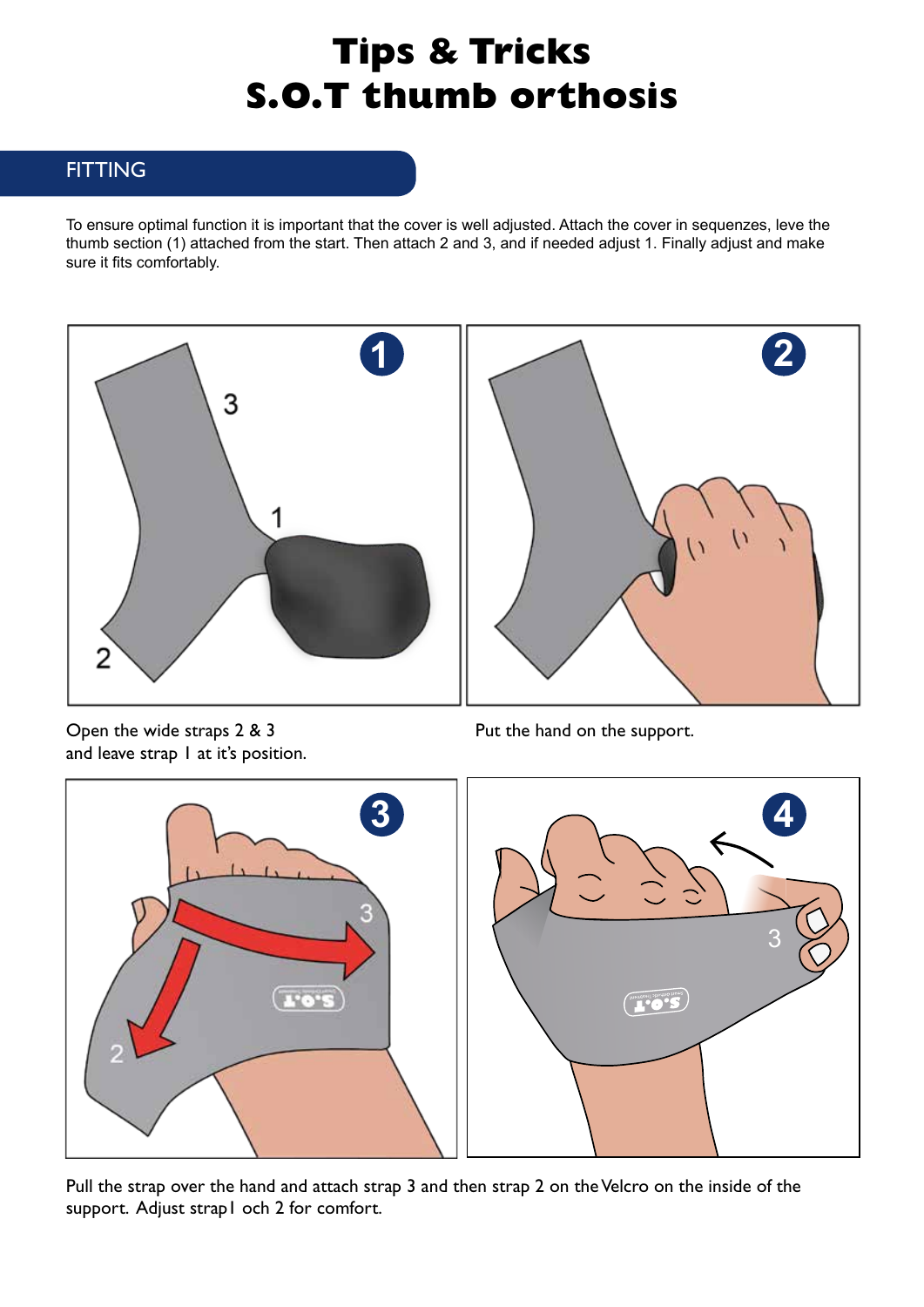

For donning and doffing, after initial fitting, only open straps on the little finger side. Strap 3.

## ADDUCTED THUMB



#### Adducted thumb

If the user have a very adducted thumb and the space between thumb and index finger is limited, the thumb strap can be turned to better fit the space in the thumb crease.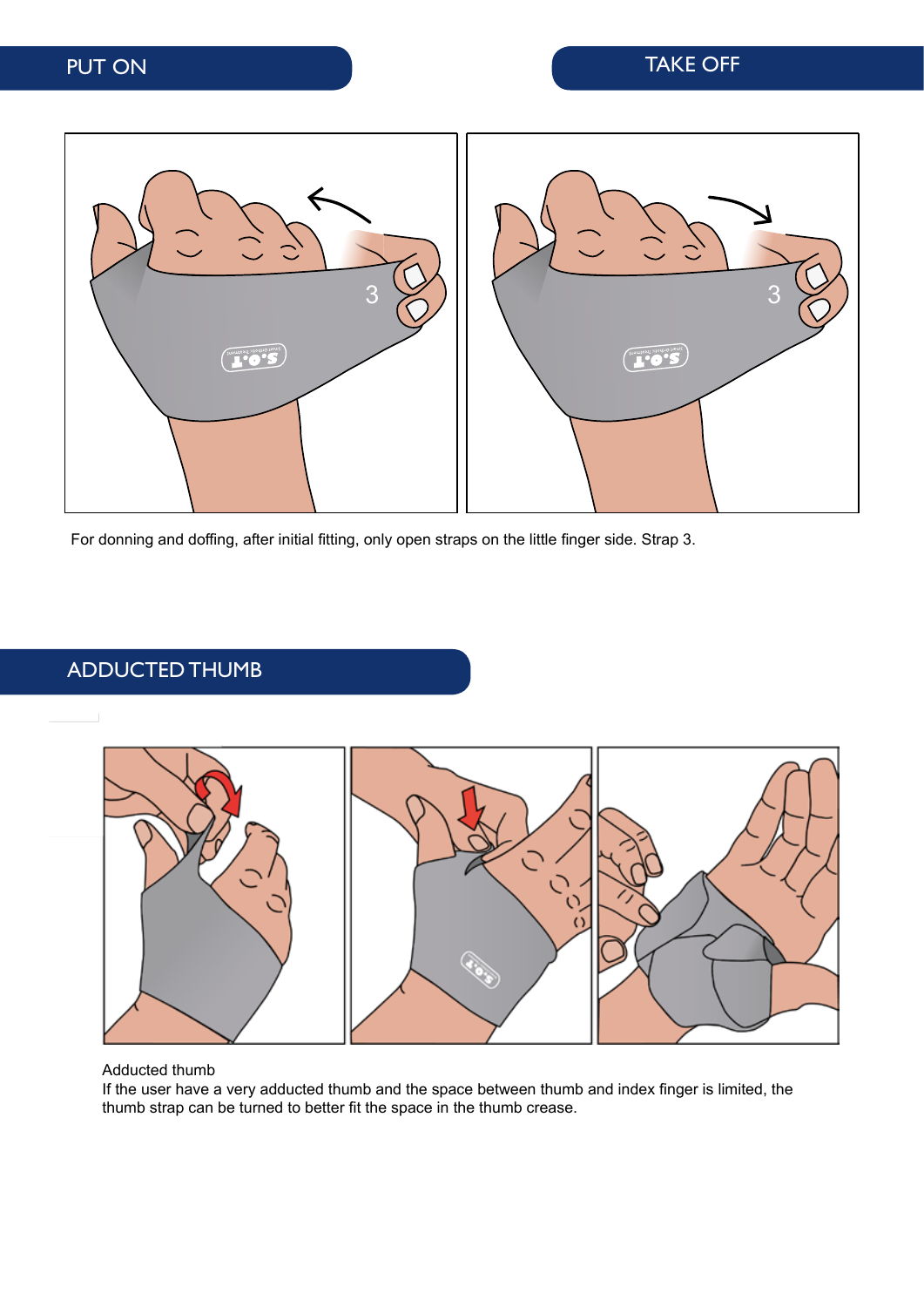

Limited hand muscle function

If the user have limited function in hand and fingers, donning and doffing can be made easier by making a hole in the materal on the little finger side.

## EXTRA SUPPORT FOR MCP-JOINTS

Chose a larger size to give the user increased support for MCP dig. 2-5. The orthosis can then give an ulnar support for the MCP-joint that also can prevent ulnardeviation.